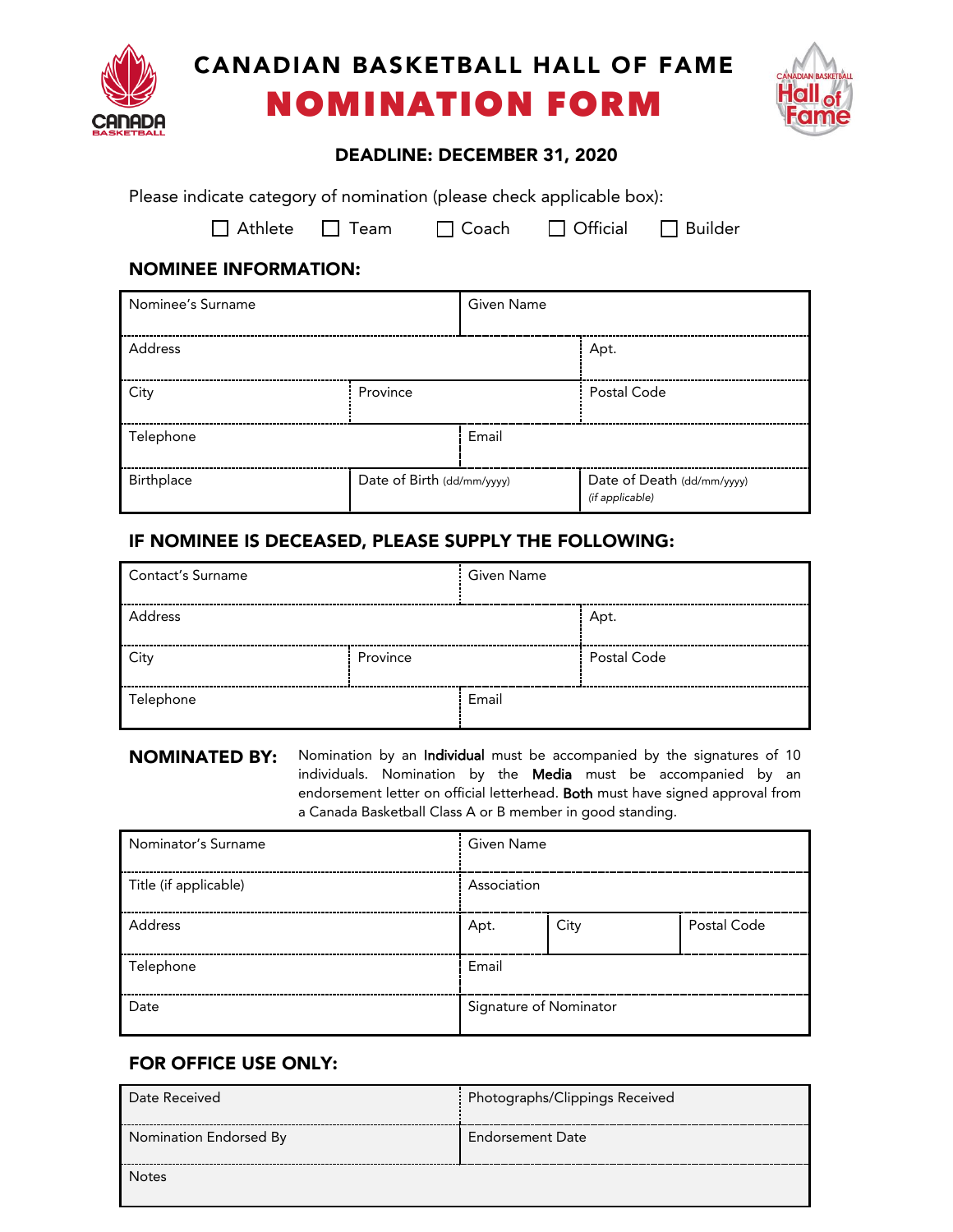# GENERAL GUIDELINES

### HOW TO ENTER:

- All submitted nominations must be professional in nature and include, at a minimum, the following information in order to be considered for inclusion on the Hall of Fame ballot:
	- 1) Completed Nomination Form (please type or print to ensure legibility).
	- 2) Cover letter (maximum 1 page) A brief overview of the reason why the nominee should be considered for the Hall of Fame and how this nominee reflects the values of Canada Basketball:
		- i. *Purpose* We are principled, focused and strategic in pursuing our vision.
		- ii. *Excellence* We are innovative, performance-driven and results oriented.
		- iii. *Team* We believe in the power of "team" on the court, in our communities and across the country.
		- iv. *Nation* We take pride in representing Canada to the world.
	- 3) Biography (maximum 4 pages) A complete and detailed biography of the nominee's accomplishments.
	- 4) Letters of Support (3-5 letters) At least three letters (no more than five letters) of support from members in good standing who have direct knowledge of the value and impact of the nominee's achievements and who support the nomination.
	- 5) Additional Material Statistical information, copies of news clippings, photos, and other supporting documents (if available) during the nominee's era.
- Clear legible copies of all forms of supporting materials should be submitted. These materials become the property of Canada Basketball and will not be returned.
- All nominations must be submitted by the deadline as established by Canada Basketball to be eligible for induction in that calendar year. All applications will receive written acknowledgment of receipt.
- Send nominations *(electronically preferred)* by December 31, 2020 to:

Hall of Fame Selection Committee c/o Julie Arone Canada Basketball 1 Westside Drive, Suite 11 Toronto, Ontario M9C 1B2 [jarone@basketball.ca](mailto:jarone@basketball.ca)

#### ELIGIBILITY:

Subject to the nomination criteria, any person is eligible for election as an Honoured Member of the Canadian Basketball Hall of Fame who has achieved an outstanding record of excellence. The five categories of membership in the Canadian Basketball Hall of Fame are defined as follows:

- ATHLETES Athletes are individuals who, while Canadian citizens, have participated as a player at an elite level and have achieved outstanding and extraordinary success as a player in the sport of basketball at the amateur and/or professional level.
- TEAMS Teams are made up of athletes who represent Canada, a province, a municipality or a Canadian organization or corporation that have accomplished outstanding or extraordinary results nationally and/or internationally that has brought prominence to the sport of basketball in Canada.